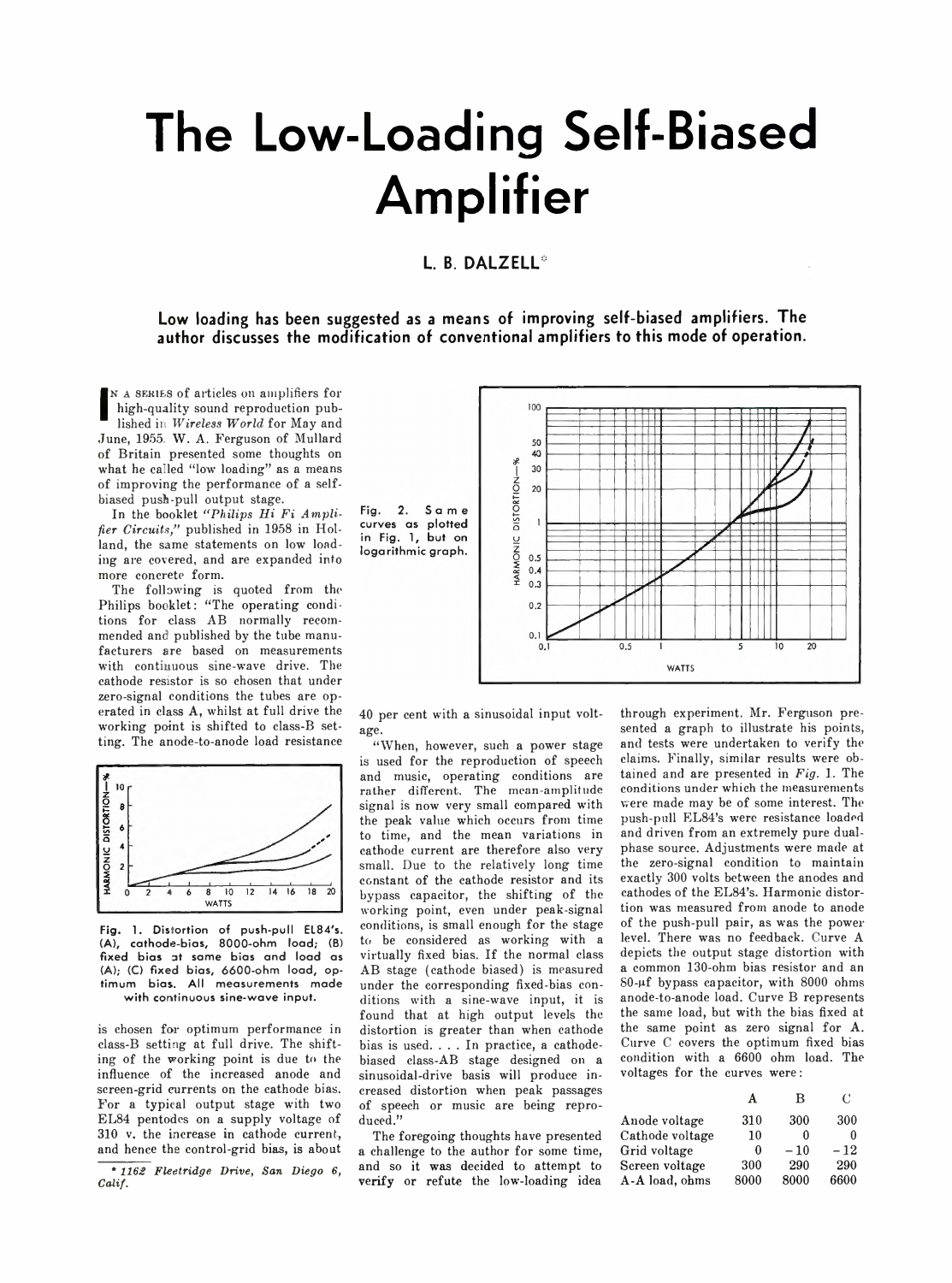As logarithmic scales are usually used to illustrate power and distortion as the ear hears them, *Fig.* 2 is simply *Fig.* 1 redrawn on logarithmic form, which tends to reduce the apparent difference in the three modes of operation. Nevertheless there is a substantial difference in the curves above the 8 watt point, and as power peaks could fall in that area, it was considered worth pursuing the subject further.

The quotation continues, "One method of improving performance is to adjust the quiescent operating conditions in the output stage so that they are nearly optimum for fixed-bias working, although cathode bias is still used. This entails a smaller standing current and lower anode-to-anode load resistance."

## **Proof of the Theory**

An amplifier using ELS4 output tubes was constructed using a 8000-ohm Triad S142A output transformer in the circuit of *Fig.* 3. The IM distortion was under 0.6 per cent up to 14 watts. A KLH Six speaker was used, and a recording voltmeter was connected to the common output-tube cathodes. Music was then played at increasingly lounder levels until audible distortion was evident on extremely loud dynamic peak passages. It was found that the maximum deviation of bias was about 0.25 volts under these conditions, so that for practical purposes the bias was fixed. Audibly, distortion appeared at the same output level when either pentode or tapped screen output was used.

The amplifier was then converted to " $low$ -loading" by substituting a 6600ohm Triad S146A output transformer for the S142A. The self-bias network resistance was increased to 220 ohms to reduce the total cathode current in the EL84's to about 50 ma. Up to one watt output, IM distortion was under 0.1 per cent, and when tested with a steady input, distortion rose drastically as the drive was increased. At zero signal, bias was 11 volts. The same music as before was played over and over again at comparable and even higher levels, using the same speaker and input. A group of experienced listeners could detect no "break-up" or distortion. In this case the bias deviation was under 0.5 volt.

The amplifier was then arranged with both output transformers connected through a multicontact transfer relay that also changed the bias network when operated. This made possible almost instant switching between conventional and low-loading modes of operation. Listeners were allowed to switch back and forth at will, but with only the knowledge that they were trying two amplifiers. At low levels, there was no definite pattern of choice. At high-level listening, all 24 listeners chose the low-loading amplifier. Later, pentode and tapped screen " low-loading" modes were compared, with a fairly even split of choice. These

trials were spread over a two-week interval.

A second amplifier, using EL34's and a 4000 ohm Triad S152A output transformer was built to check low-loading with more powerful tubes. The total EL34 cathode current was adjusted to 92 ma. See *Fig.* 3. At up to four watts this unit measures less than 0.1 per cent IM distortion, which rises quickly as steady sine wave input is increased, and as the bias increases. With music, the maximum bias deviation was 0.5 volts when driving the KLH Six, and 0.9 volts when driving an AR-1-again at levels near the testers' limit of tolerance.

This more powerful amplifier has been repeatedly A-B tested against the author's 60-watt fixed-bias amplifier, which was described in the March, 1959, issue. There is no detectable difference between the two in listening tests, although the author feels that the tapped screen connection improves the low-loading unit.

As a final series of tests, the AR-1. speaker was used with the conventionally loaded EL84 amplifier of *Fig.* 3. As the recording meter available was a twotrace device, the first channel was connected to monitor the power delivered by the amplifier, and the second channel was connected to a push button to act as a distortion-point indicator. Once again music was played at loud levels with the observers concentrating on operating the push button as they detected "break-up" or distortion. Even with this



**Fig. 3. Schematic of the amplifiers tested. See parts for values not on the schematic. The circuit is derived from the popular Mullard amplifier, and may be adapted for EL84 or EL34 output tubes.**